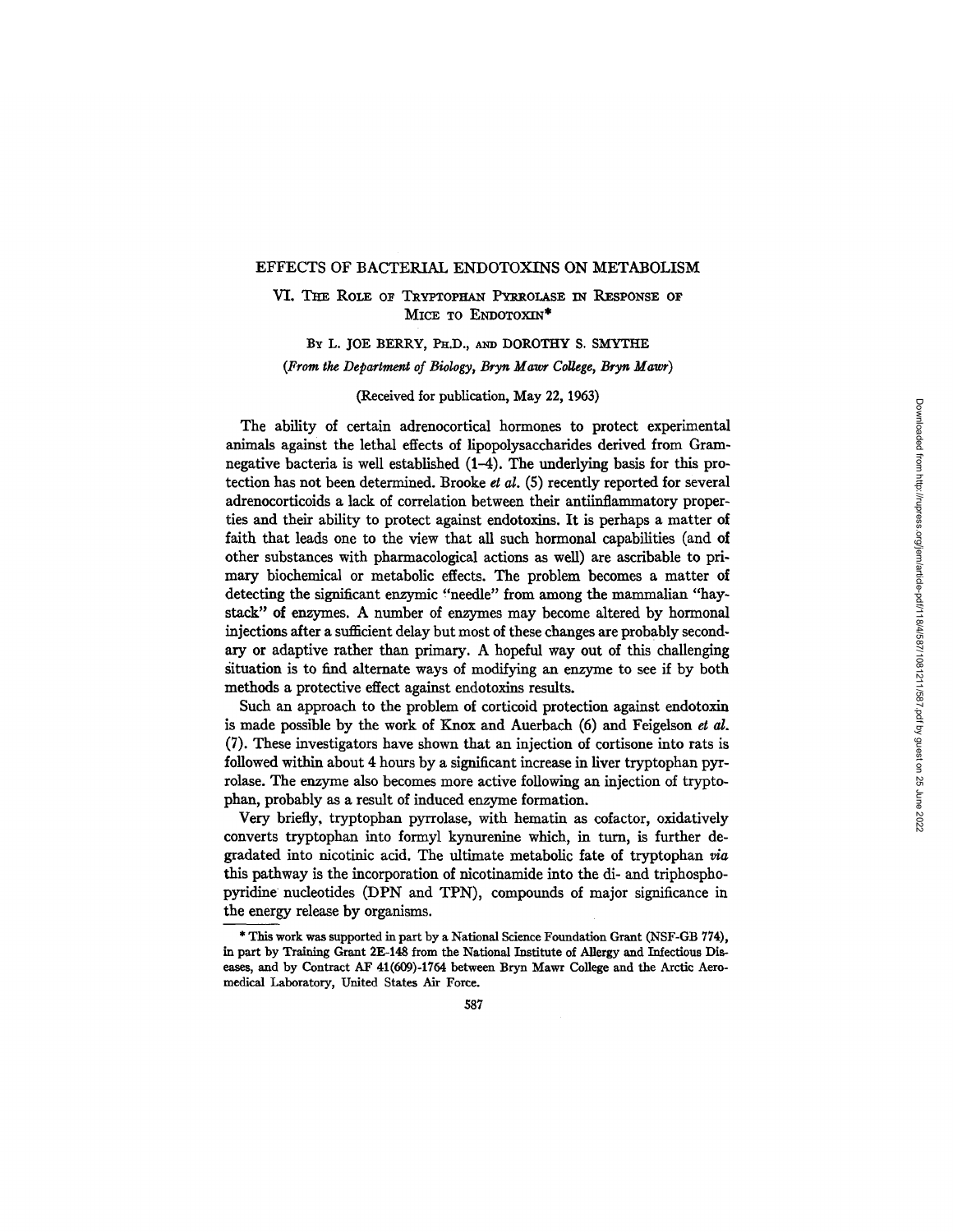# 588 EFFECTS OF BACTERIAL ENDOTOXINS ON METABOLISM. VI

**If an elevation in activity of tryptophan pyrrolase results in metabolic reactions of survival value in endotoxin poisoning, then tryptophan alone should protect mice against endotoxin somewhat commensurate with the protection afforded by any one of several adrenocorticoids. Moreover, the products yielded by the enzyme should also act similarly to the corticoids and to tryptophan if the reactions are of importance in an animal's response to endotoxin. With these considerations serving to guide the research, the results to be presented in this report were obtained.** 

# *Methods*

*Endotoxins.--As* in previous reports (8, 9), the standard material employed as endotoxin is a saline suspension of heat-killed (pasteurized) *Salmonella typhimurium,* strain SR-11. A sufficient quantity of material for several months of work is prepared, dispensed in sealed tubes in 10 ml portions, and stored at 5°C until ready for use. The dry weight of the suspension is 6.0 mg per ml and the number of bacteria, as estimated by a dilution count prior to heating, is approximately 8  $\times$  10<sup>o</sup> per ml. A soluble purified lipopolysaccharide (LPS) derived from Escherichia coli 02:kl, lot 3712:92a, generously supplied by Dr. C. W. deWitt, Upjohn Company, Kalamazoo, was used for comparative purposes. In some experiments LPS derived from *Serratia marcescens* (generously supplied by Dr. A. Nowotny, Temple University, Philadelphia) was employed.

*Protection Experiments.--Two* types of protection experiments were carried out. In the first, the test material and the endotoxin were each injected intraperitoneaily (cortisone was given subcutaneously) within a time interval no greater than 10 to 15 minutes. In the second series of experiments, the endotoxin was given 4 hours before the test material which was sometimes given again 8 hours after the endotoxin. In this situation, the aim was to improve the condition of an animal already showing symptoms of endointoxication, whereas with concurrent injections the objective was to prevent the onset of illness.

All injections were given in a volume of 0.5 ml and all solutions were made up in pyrogenfree saline (Baxter Laboratories, Morton Grove, Illinois). Cortisone acetate (Nutritional Biochemicals Corp., Cleveland) was given in 5 mg amounts. Nicotinamide, 10 mg, nicotinic acid, 10 mg, and L-tryptophan, 20 mg (all from Nutritional Biochemicals Corp.) werealso injected. Diphosphopyridine nucleotide (DPN) (Sigma Chemical Company, St. Louis) was given in 5 and 10 mg amounts. In some experiments, glucose was combined with one of the above reagents in 45 mg quantities and in one series it was added to 5 mg of adenosine triphosphate (ATP) (Sigma Chemical Company). The survival data are based on an observation period of 48 hours.

*Tryptophan Pyrrolase Assay.--The* method used by Knox and Auerbach (6) for the assay of tryptophan pyrrolase in rat liver was modified for application to mice. Livers were removed and homogenized immediately with a teflon and Pyrex homogenizer in cold KCI (0.14 M) made alkaline with NaOH (0.0025 N). Homogenates were kept in an ice-water bath until time of addition of an aliquot to the incubation flasks.

Reaction vessels (25 ml Erlenmeyer flasks equipped with stoppers for gassing) containing reagents were permitted to equilibrate at 38°C in a water bath with reciprocating shaker (New Brunswick Instrument Company) during the time required for the homogenization of livers. The flasks contained phosphate buffer,  $0.2 \text{ m}$  and pH 7.0, L-tryptophan, 0.03 M and distilled water to a final volume of 8.0 ml. The liver homogenate to be assayed was added last and the flasks were gassed for 5 minutes with 100 per cent oxygen. At the end of 1 hour in the shaker, the reaction was stopped by the addition of metaphosphoric acid. A "blank" determination was carried through for livers in each experimental group by omitting the tryptophan sub-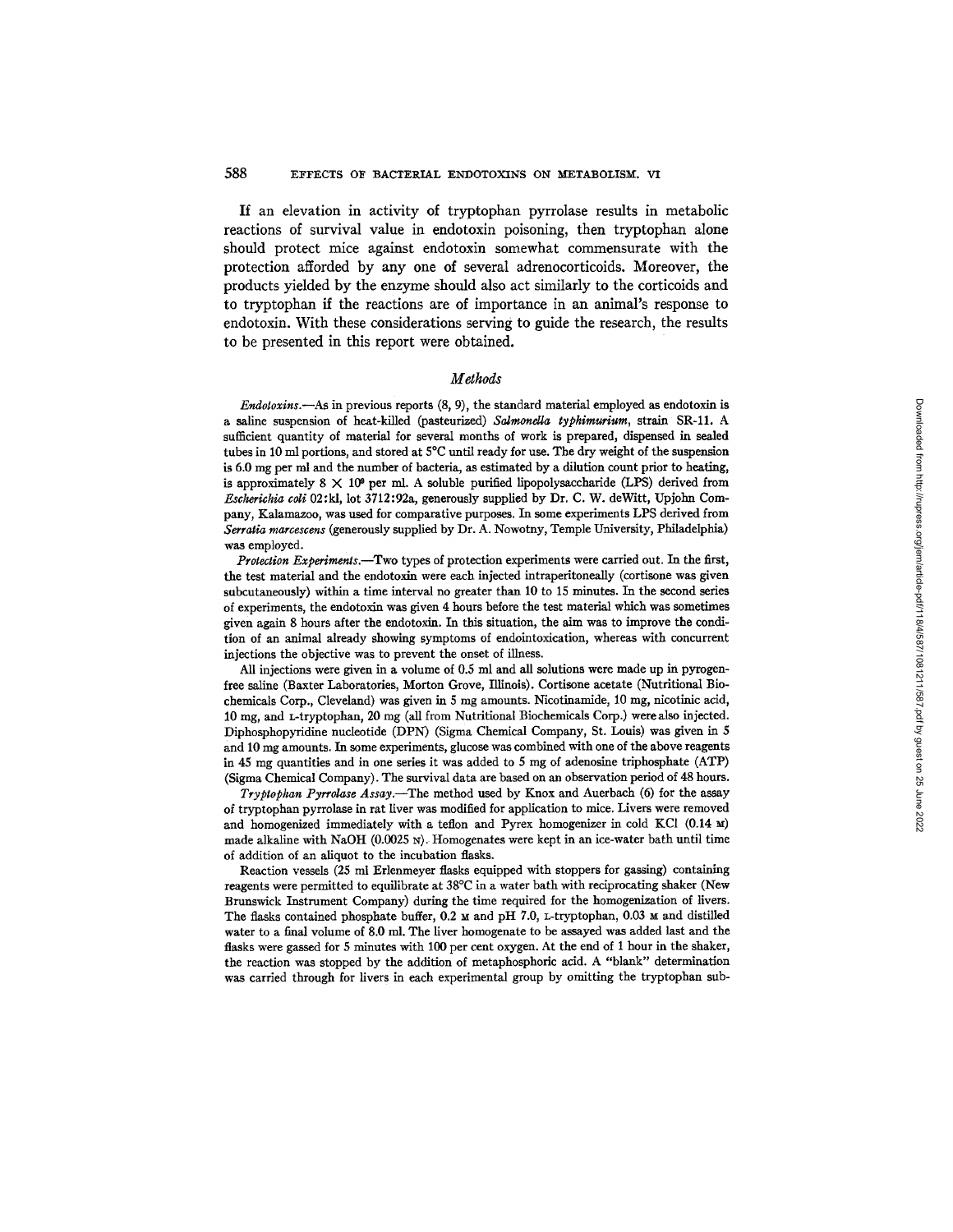strate from a flask. Spectrophotometric readings for these determinations were constant (within less than 2 per cent variation) except under experimental conditions where the tryptophan pyrrolase activity was extremely high. Under these conditions, the "blank" was increased to about 10 per cent of the control values. In all cases, flasks with substrate were read against those to which no substrate was added.

Known amounts of kynurenine sulfate  $(0.5 \text{ to } 5.0 \mu \text{m}$  per flask) were equilibrated in the presence of liver homogenate from normal animals and carried through the entire procedure. All reaction filtrates were neutralized with NaOH to pH 6.5-7.5 and read in a Beckman DU spectrophotometer at  $360 \text{ m}\mu$ . Dry weights were determined for each sample of liver homogehate and enzyme activity was expressed as micromoles kynurenine formed per gram dry weight of liver per hour.

*Assay.for Pyridlne Nudeotldes.--A* sample of liver, 300 to 500 nag, was removed, weighed, and immediately homogenized in 5 ml of 5 per cent trichloroacetic acid in a glass tube with teflon pestle. The precipitated proteins were removed by centrifugation at 2200 g for 20 minutes and aliquots of the clear supernatant were used for fluorescence measurements.

The method of Kaplan et al.  $(10)$  was followed for the quantitative determination of the oxidized pyridine nucleotides. These substances form stable fluorescent compounds in the presence of strong  $(5 \text{ N})$  alkali. DPN (Sigma Chemical Company) was used for the standard curve in the range of 0 to 1  $\mu$ g/ml. All solutions were heated in a boiling water bath for 5 minutes to develop maximum fluorescence. A Turner fluorometer with a primary filter, No. 7- 60 (360 m $\mu$  exciting light) and a secondary filter, No. 75 (490 m $\mu$  transmitted light) was used to measure fluorescence.

This method does not detect the reduced pyridine nucleotides (DPNH and TPNH) since they are rapidly inactivated during the acid extraction of the tissues (11). However, nicotinamide mononucleotide and nicotinamide riboside, like DPN, form fluorescent products on treatment with strong alkali. Methyl nicotinamide also contributes some fluorescence but only about 1/60 that of DPN.

*Exposure of Mice to Cold (5<sup>o</sup>C).*—Mice were placed in individual plexiglas compartments free of bedding and with the floor of the cage made of  $\frac{1}{4}$  inch hardware cloth so that no moisture accumulated. Each mouse was provided with food and water and the cages were placed on the shelves of a walk-in refrigerator maintained at  $5^{\circ} \pm 1^{\circ}$ C. The animals were protected from drafts. Twelve hours of light and 12 hours of dark were assured by an automatic switch. No control over relative humidity was attempted.

Mice.--CF-1 female mice (Carworth Farms, New City, New York) were received weekly when weighing 16 to 18 gm. They were housed 10 per cage with pine shavings as bedding and were fed Dietrick and Gambrill's (Frederick, Maryland) pathogen-free mouse food. After 1 to 2 weeks when they weighed 20  $\pm$  1 gm they were subjected to the different experimental procedures. Confirmatory experiments were similarly carried out in limited areas with Swiss-Webster mice purchased from another dealer (Dierolf Farms, Boyertown, Pennsylvania). The animal room and the laboratory in which the mice were held during experimental observations were both maintained at  $25^{\circ} \pm 2^{\circ}$ C. Food and water were available at all times unless specifically stated.

### **RESULTS**

*Protection Experiments with Concurrent Injections of Endotoxin and Metabo. lites.--In* **Table I, a comparison is made of the ability of different substances to protect mice against graded amounts of endotoxin administered in the form of heat-killed** *S. typhimurium. The* **dosages of endotoxin administered to control mice range from, approximately, 20 to 100 per cent lethal. These**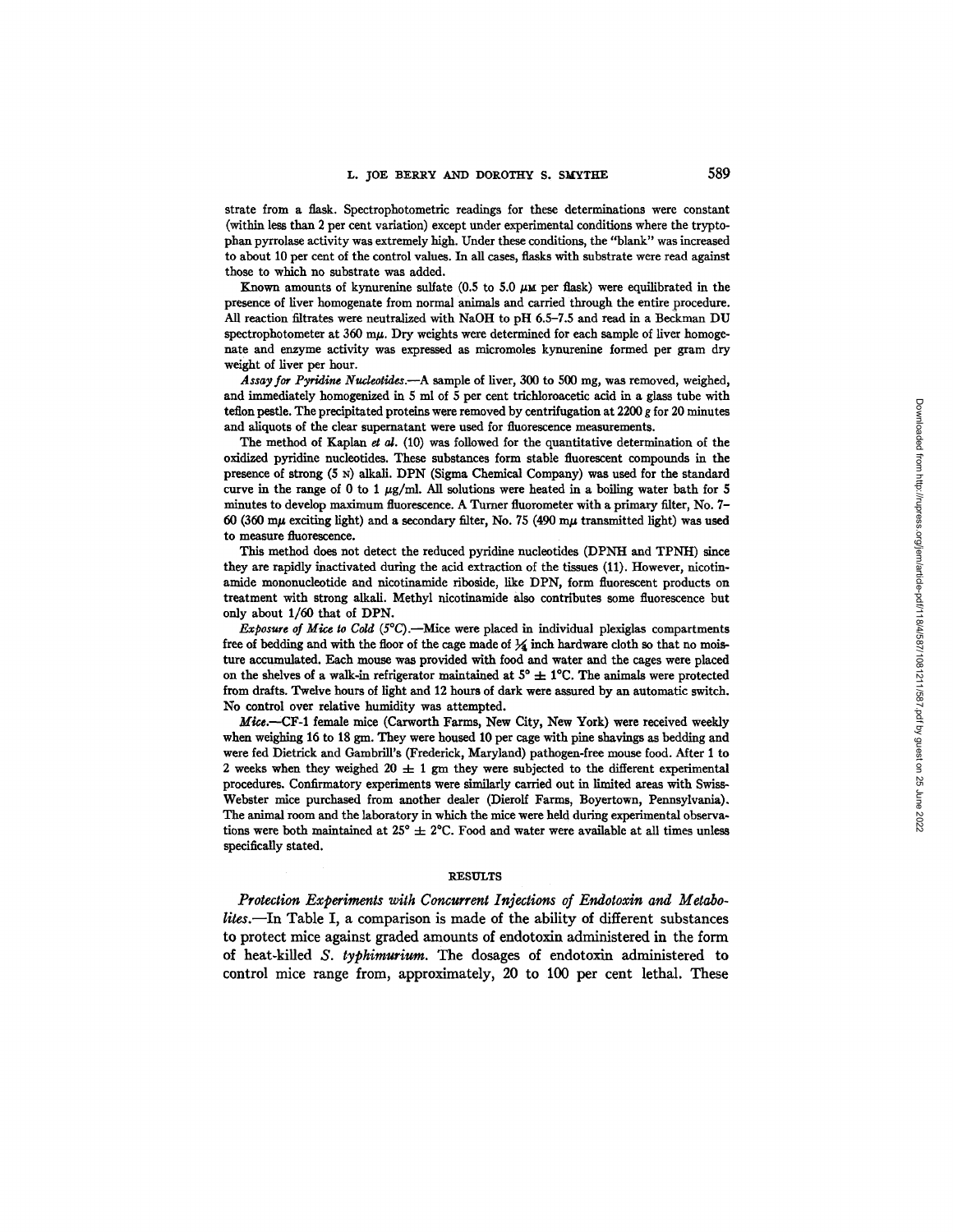# TABLE I

### *Protection of Mice against Heat-Killed S. typhimurium with Compounds Related to Tryptophan Pyrrolase Activity*

All injections were given intraperitoneally except cortisone, which was given subcutaneously. The endotoxin and the protective agent were injected in rapid succession. The  $P$  values, compared with controls, were calculated by the rank order test of Wilcoxon (16).

| Substance injected at<br>time of endotoxin | No. of mice surviving /total injected with<br>weight of heat-killed S. typhimurium shown |                                           |                                     |                     |  |
|--------------------------------------------|------------------------------------------------------------------------------------------|-------------------------------------------|-------------------------------------|---------------------|--|
|                                            | $0.75$ mg                                                                                | $1.5 \text{ mg}$                          | 3.0 <sub>mg</sub>                   | $4.5 \text{ mg}$    |  |
| Control, 0.5 ml saline                     | 8/10                                                                                     | 15/30                                     | 2/30                                | 0/20                |  |
| Cortisone, 5 mg (19 $\mu$ M)               |                                                                                          | 20/20<br>$P = 0.008$                      | 15/20<br>P < 0.008                  | 9/20<br>$P = 0.014$ |  |
| Nicotinamide, 10 mg $(82 \mu \text{m})$    | 10/10<br>$N.S.*$                                                                         | 20/20<br>$P = 0.008$                      | 13/20<br>P < 0.008                  | 5/20<br>P > 0.05    |  |
| Nicotinic acid, 10 mg (81 $\mu$ M)         | 0/10<br>< 0.008<br>P                                                                     | 0/10<br>P < 0.008                         |                                     |                     |  |
| DPN, 10 mg $(15 \mu \text{m})$             |                                                                                          | 20/20                                     | 14/20                               | 5/20                |  |
| DPN, 5 mg $(7.5 \mu \text{m})$             |                                                                                          | $= 0.008$<br>P<br>18/20<br>$= 0.028$<br>P | P < 0.008<br>8/20<br>P<br>$= 0.057$ | P > 0.05            |  |

\* N.S. = not statistically significant.

#### TABLE II

### Protection of Mice against E. coli Lipopolysaccharide with Compounds Related to Tryptophan *Pyrrolase Act, ivity*

All injections were given intraperitoneally except cortisone, which was given subcutaneously. The endotoxin and the protective agent were injected in rapid succession. The P values compared with controls, were calculated by the rank order test of Wilcoxon (16).

| Substance injected at time of endotoxin   | No. of mice surviving/No.<br>injected with 175 $\mu$ g E. coli<br>lipopolysaccharide |
|-------------------------------------------|--------------------------------------------------------------------------------------|
| Control, saline 0.5 ml                    | 9/20                                                                                 |
| Nicotinamide, 10 mg (82 $\mu$ M)          | 17/20                                                                                |
|                                           | $P = 0.028$                                                                          |
| Nicotinic acid, 10 mg $(81 \mu \text{m})$ | 2/20                                                                                 |
|                                           | $P = 0.057$                                                                          |
| Tryptophan, 20 mg $(100 \mu \text{m})$    | 14/20                                                                                |
|                                           | $N.S.*$                                                                              |
| DPN, 10 mg $(15.1 \mu \text{m})$          | 17/20                                                                                |
|                                           | $P = 0.028$                                                                          |

\* N.S. = not statistically significant.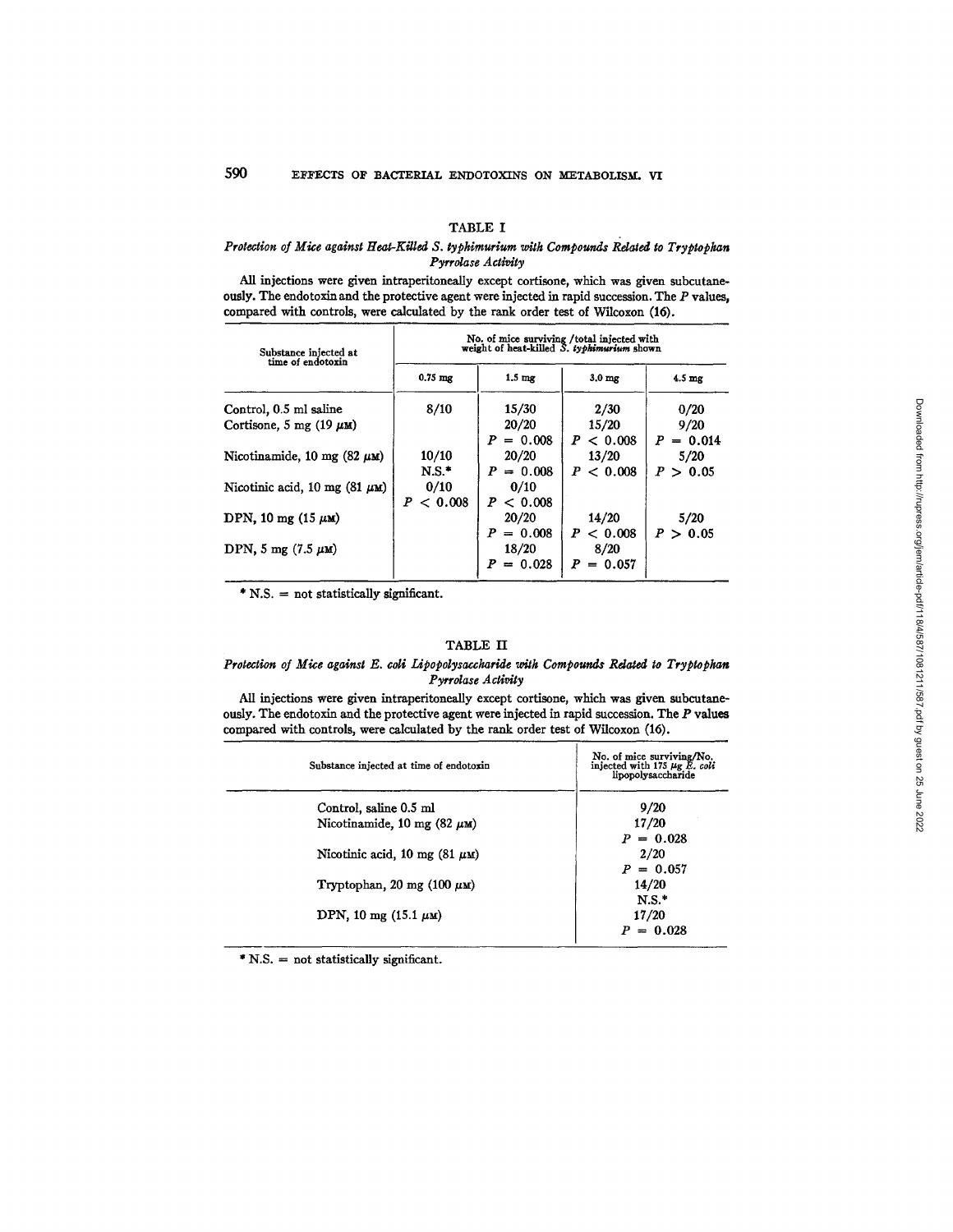animals were also injected with 0.5 ml saline since treated animals received this volume of fluid containing the protective agent. Results with cortisone, the one substance known for more than a decade to be highly protective against

#### TABLE HI

# *Treatment of Mite Injected with Heat-Killed S. typhimurium with Tryptoplum Administered 4 Hours before, at Time of, and 4 Hours after the Endotoxin*

All injections were given intraperitoneally. The  $P$  values, compared with controls, were calculated by the rank order test of Wilcoxon (16).

| Times of tryptophan and endotoxin injection | No. of mice surviving/No.<br>injected with 1.5 mg of heat-<br>killed S. typhimurium |
|---------------------------------------------|-------------------------------------------------------------------------------------|
| Control, saline 0.5 ml at time of endotoxin | 15/30                                                                               |
| Tryptophan, 20 mg 4 hrs. before endotoxin   | 14/20                                                                               |
|                                             | N.S.                                                                                |
| Tryptophan, 20 mg at time of endotoxin      | 11/30                                                                               |
|                                             | N.S.                                                                                |
| Tryptophan, 20 mg 4 hrs. after endotoxin    | 0/20                                                                                |
|                                             | $= 0.008$                                                                           |
|                                             |                                                                                     |

 $*$  N.S.  $=$  not statistically significant.



FIG. 1. Liver tryptophan pyrrolase activity in mice 4 hours after intraperitoneal injection of amounts of tryptophan shown.

the lethal and other manifestations of endotoxin poisoning, are shown in the second line of the table. Nicotinamide, at a molar quantity four times that of cortisone, affords almost the same degree of protection as the hormone. Nico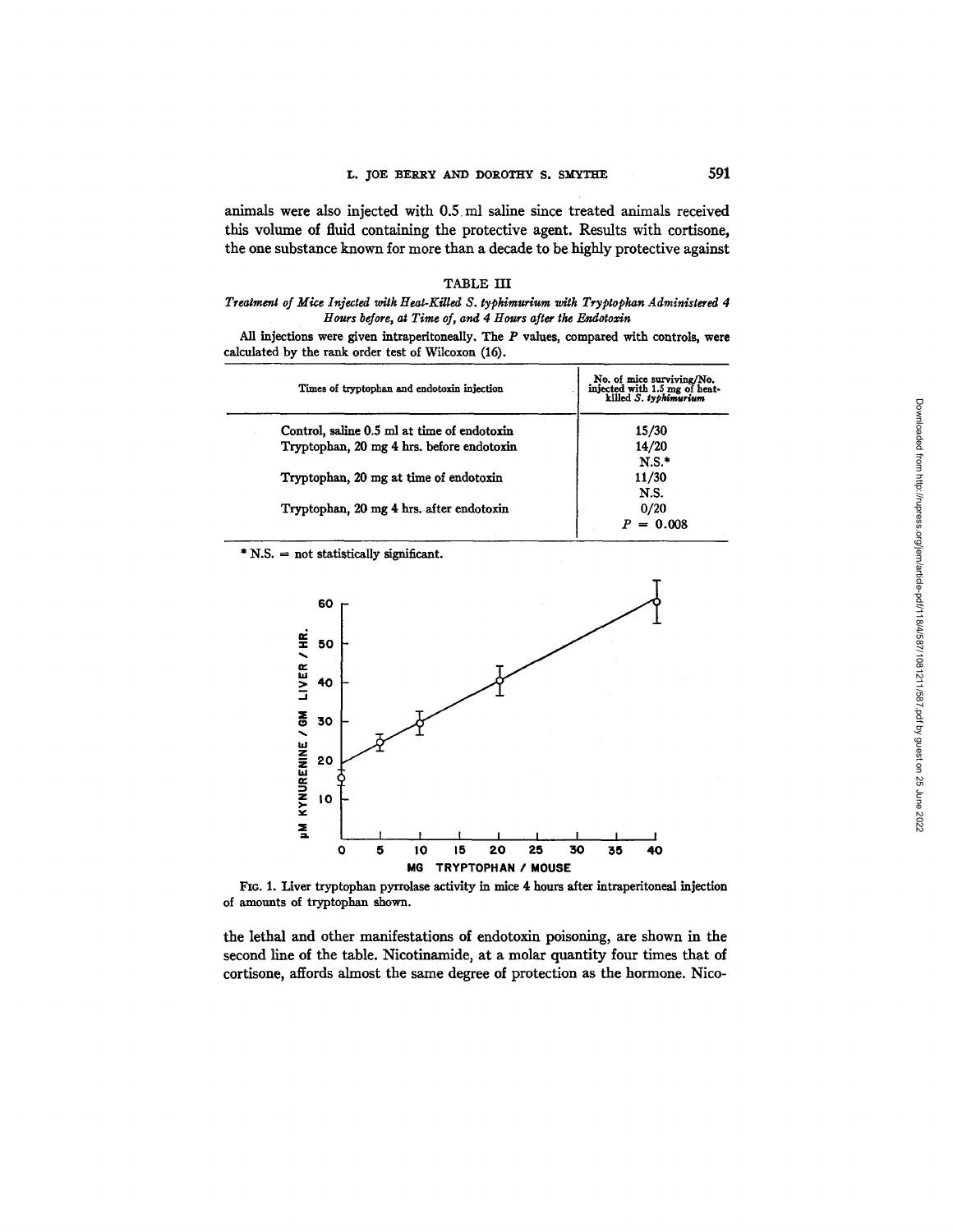tinamide is of interest because it is part of the molecule of the pyridine nucleotides and is synthesized along the metabolic pathway initiated by tryptophan pyrrolase. Interestingly enough, however, nicotinic acid, which is formed prior to the amide, not only fails to protect against endotoxin but potentiates it. Thus the dose that is only 20 per cent lethal in control mice is 100 per cent lethal in mice given nicotinic acid. Possibly the vasodilator effect of the acid results in a different distribution of the endotoxin to tissues, or it may be the result of a specific metabolic effect, as mentioned in a later section of the paper.

DPN at two dosage levels, about the same or slightly less in micromolar amounts than that of cortisone, affords good protection against endotoxin. This finding is consistent with the postulate that cortisone acts through its ability to increase the activity of tryptophan pyrrolase which, in turn, results in greater tissue levels of DPN and other nucleotides. This suggestion is further supported by the data presented in Table VIII.

When purified lipopolysaccharide derived from E. *coli* was substituted for heat-killed *S. typhimurium* as a source of endotoxin, the protective effect of the same compounds was observed. The results are summarized in Table II and show that both nicotinamide and DPN are equally active while nicotinic acid potentiates the lethal properties of the lipopolysaccharide. Tryptophan was without significant effect.

The inability of tryptophan to protect mice against endotoxin death when given either concurrently or 4 hours before heat-killed *S. typhimurium* is shown clearly in the data of Table III. These findings are contrary to expectations since tryptophan is known from the literature to inductively elevate pyrrolase activity in normal rats (6, 7). As Fig. 1 shows, this also occurs in unpoisoned mice. The increase in enzyme activity is linear with dosage of tryptophan over the range studied.

Of even greater interest is the obvious potentiation of endotoxin by tryptophan when the amino acid is given 4 hours after the heat-killed cells (last line of Table III). An  $LD_{50}$  in control mice becomes an  $LD_{100}$  following the delayed injection of tryptophan. A possible explanation for this action of tryptophan is given below.

In order to avoid the possibility that the results described above were unique for CF-1 mice, duplicate experiments were carried out with Dierolf mice. These animals were protected against *S. marcescens* LPS with nicotinamide, DPN, and cortisone to about the same degree as CF-1 animals. The lethal effect of endotoxin was potentiated by nicotinic acid and by tryptophan given 4 hours after the LPS. Thus, in respect to lethality, the Dierolf mice responded the same as CF-1 mice.

*Irrcversibility of Endointoxication.--It* has been found that cortisone (and other glycocorticoids) have prophylactic value against endotoxin but are unable to protect against lethality after a delay of a few hours (9). Endointoxi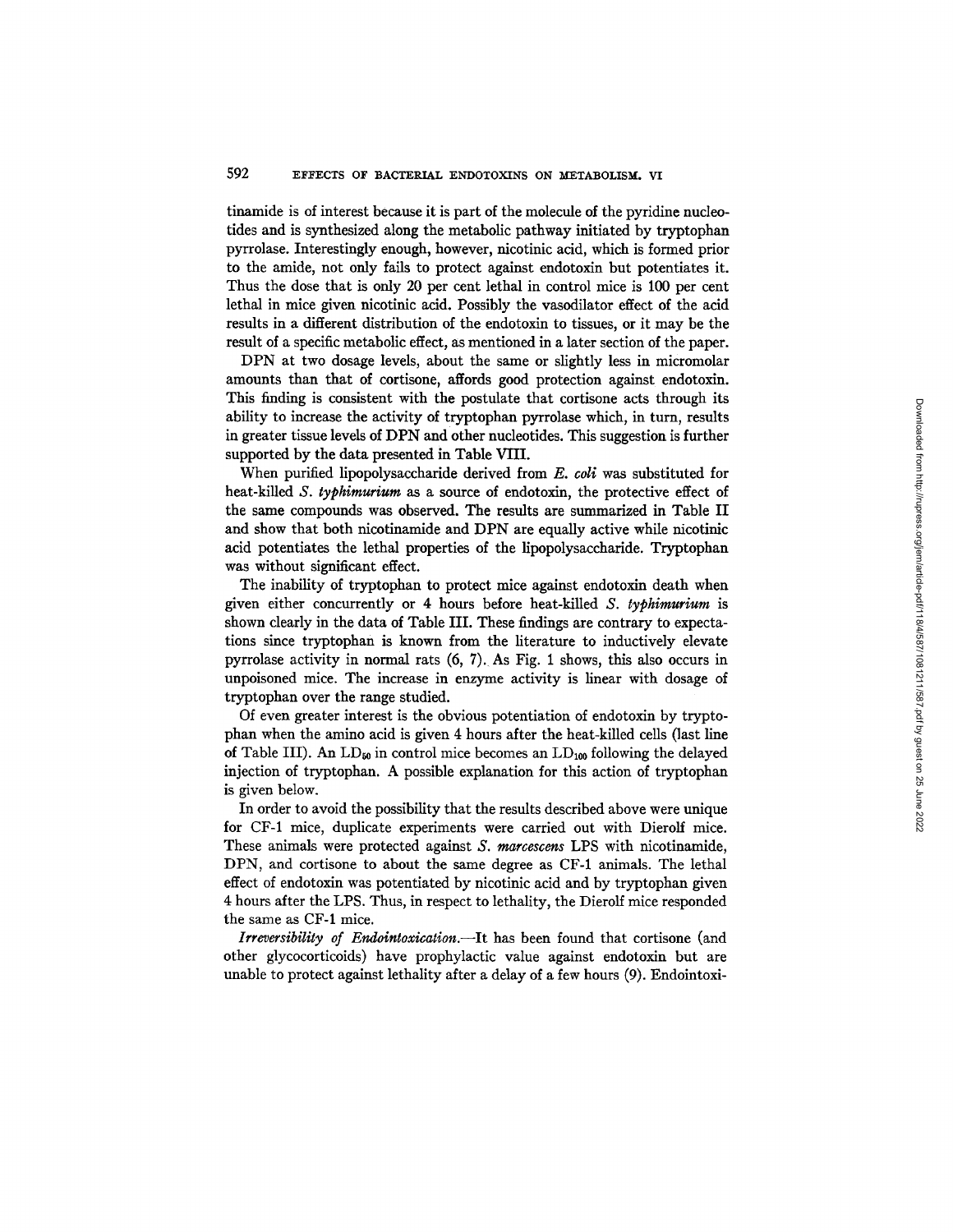cation appears to be irreversible, therefore, as far as cortisone is concerned. It was considered worthwhile, in light of the data of Table I, to examine the possible benefit that compounds formed beyond the metabolic conversion catalyzed by tryptophan pyrrolase might have after the animal begins to show symptoms of endotoxin poisoning. The results are presented in Table IV. No compound alone nor in combination with glucose was effective nor did any appear to potentiate endotoxin in a manner similar to tryptophan. Glucose

# TABLE IV

# *Ddayed Treatment of Mice Injected wltk Hcat-KiUed S. typhirauriura.*

| Substance(s) injected 4 and 8 hrs. after endotoxin     | No. of mice surviving/No.<br>injected with weight of heat-<br>killed S. typhimurium shown |                   |
|--------------------------------------------------------|-------------------------------------------------------------------------------------------|-------------------|
|                                                        | 1.5 <sub>mg</sub>                                                                         | 3.0 <sub>mg</sub> |
| Control, saline 0.5 ml                                 | 19/30                                                                                     | 4/30              |
| Nicotinamide, 10 mg                                    | 13/20                                                                                     | 5/20              |
| Nicotinamide, 10 mg $+$ glucose, 25 mg                 | $N.S.$ *<br>10/20                                                                         | N.S.<br>5/20      |
|                                                        | N.S.                                                                                      | N.S.              |
| DPN.5mg                                                | 10/20<br>N.S.                                                                             | 1/20<br>N.S.      |
| DPN, $5 \text{ mg} + \text{Glucose}$ , $25 \text{ mg}$ | 9/20                                                                                      | 0/20              |
| ATP, $5 \text{ mg} + \text{Glucose}, 25 \text{ mg}$    | N.S.<br>18/20                                                                             | N.S.<br>4/30      |
|                                                        | N.S.                                                                                      | N.S.              |
| Cortisone, 5 mg at 4 hrs. only                         | 11/20<br>N.S.                                                                             | 4/20<br>N.S.      |

All injections were given 4 and 8 hours after the endotoxin (cortisone 4 hours only) and all ere injected intraperitoneally (cortisone, subcutaneously).

\* N.S. = not statistically significant.

was added to the metabolite since previous work from this laboratory (12) and elsewhere (13, 14) has established the fact that endotoxin rapidly depletes carbohydrate reserves in the mouse and in other laboratory animals. The possibility exists, therefore, that available metabolic energy in the poisoned animal would be increased by the addition of substrate. No improvement in survival of the mice is evident. Cortisone, also, fails to protect (last line, Table IV) when given 4 hours after endotoxin.

*Tryptophan Pyrrolase Activity in Livers of Endotoxin-Poisoned Mice.*--Fig. 2 presents in graphic form the tryptophan pyrrolase activity in livers of mice following a single injection of an  $LD_{50}$  dose of heat-killed *S. typhimurium*. An initial increase with 4 to 6 hours results in a significant rise in enzyme activity. At 17 hours, however, there is less than half the control level of pyrrolase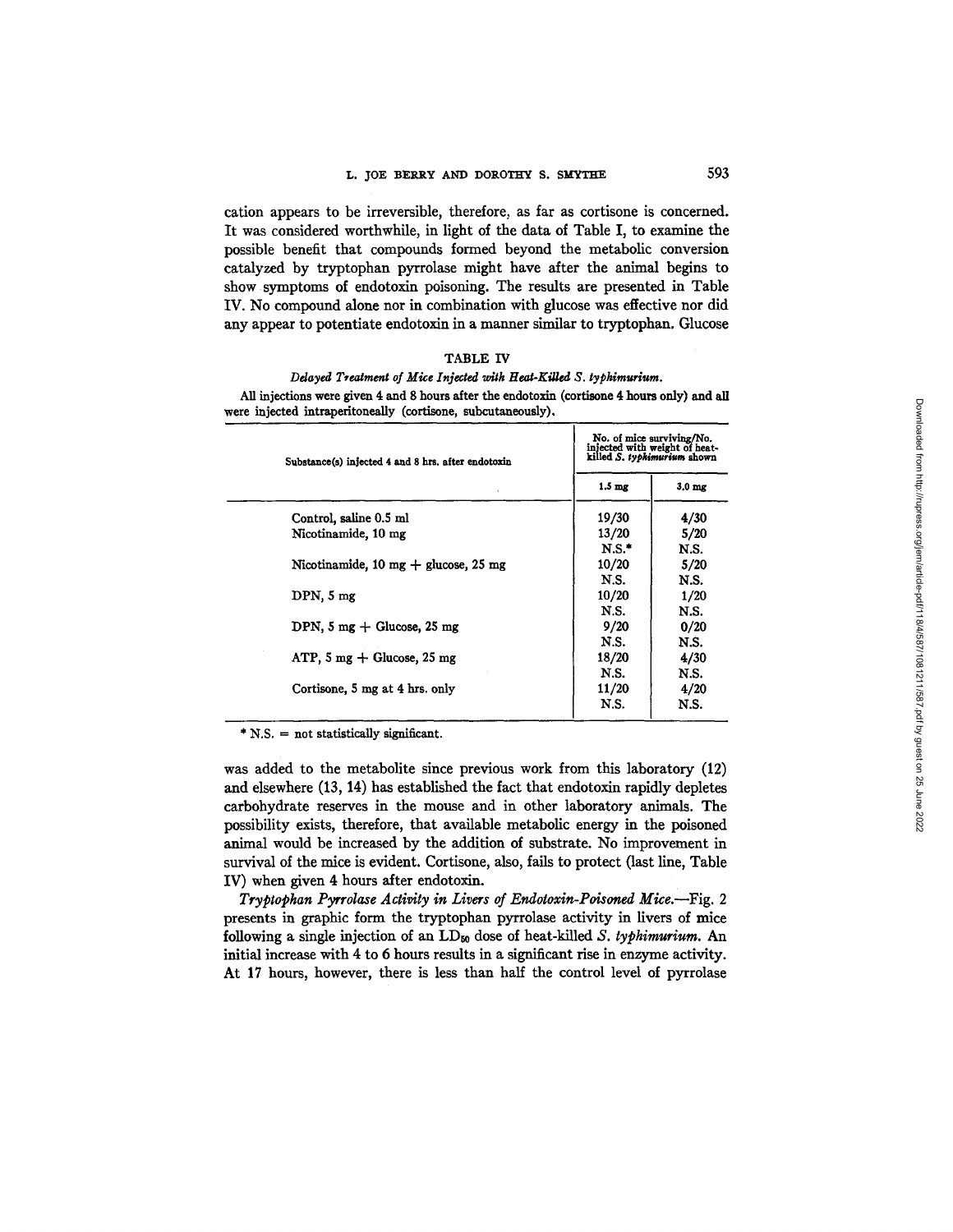action and even after 48 hours the enzyme has not returned to normal. This sequence of changes is made more understandable by the results presented below.

Adrenalectomized mice, maintained on 1 per cent sodium chloride solution, were subjected to the water excretion test of Beatty *et al.* (15) as a measure of adrenal deprivement. Animals which were considered to be completely adrenalectomized on the basis of this test were then used for the determination of liver tryptophan pyrrolase activity 1 to 2 weeks postadrenalectomy. One group of mice was kept as controls and another group was injected intra-



FIG. 2. Liver tryptophan pyrrolase activity in mice at times indicated following intraperitoneal injection of an LD<sub>50</sub> of heat-killed *S. typhimurium*.

peritoneally with heat-killed *S. typhimurium* at an LD<sub>50</sub> level for normal animals. This is approximately 250 times the  $LD_{50}$  for adrenalectomized mice. Four hours after the endotoxin was administered the livers were assayed for tryptophan pyrrolase. The data of Table V summarize the findings. The enzyme activity in the adrenalectomized mice is about one-half that found in intact animals and there is no change in the level of enzyme 4 hours after injection of endotoxin in contrast to the increase observed in the intact animal. Apparently, therefore, the sequence of changes seen in Fig. 2 is dependent in part on adrenal response. This is further borne out by the results now to be described.

*Effect of Experimental Treatments on Tryptophan Pyrrolase Activity in Livers of* M/ce.--The first two lines of Table VI give the numerical values plotted graphically in Fig. 2 at time zero and 17 hours after an injection of an  $LD_{50}$  of endotoxin. The poisoned mouse at 17 hours shows typical symptoms of endointoxication: conjunctivitis, diarrhea, prostration, ruffled fur, weight loss, etc. At this time, tryptophan pyrrolase activity is less than one-half normal and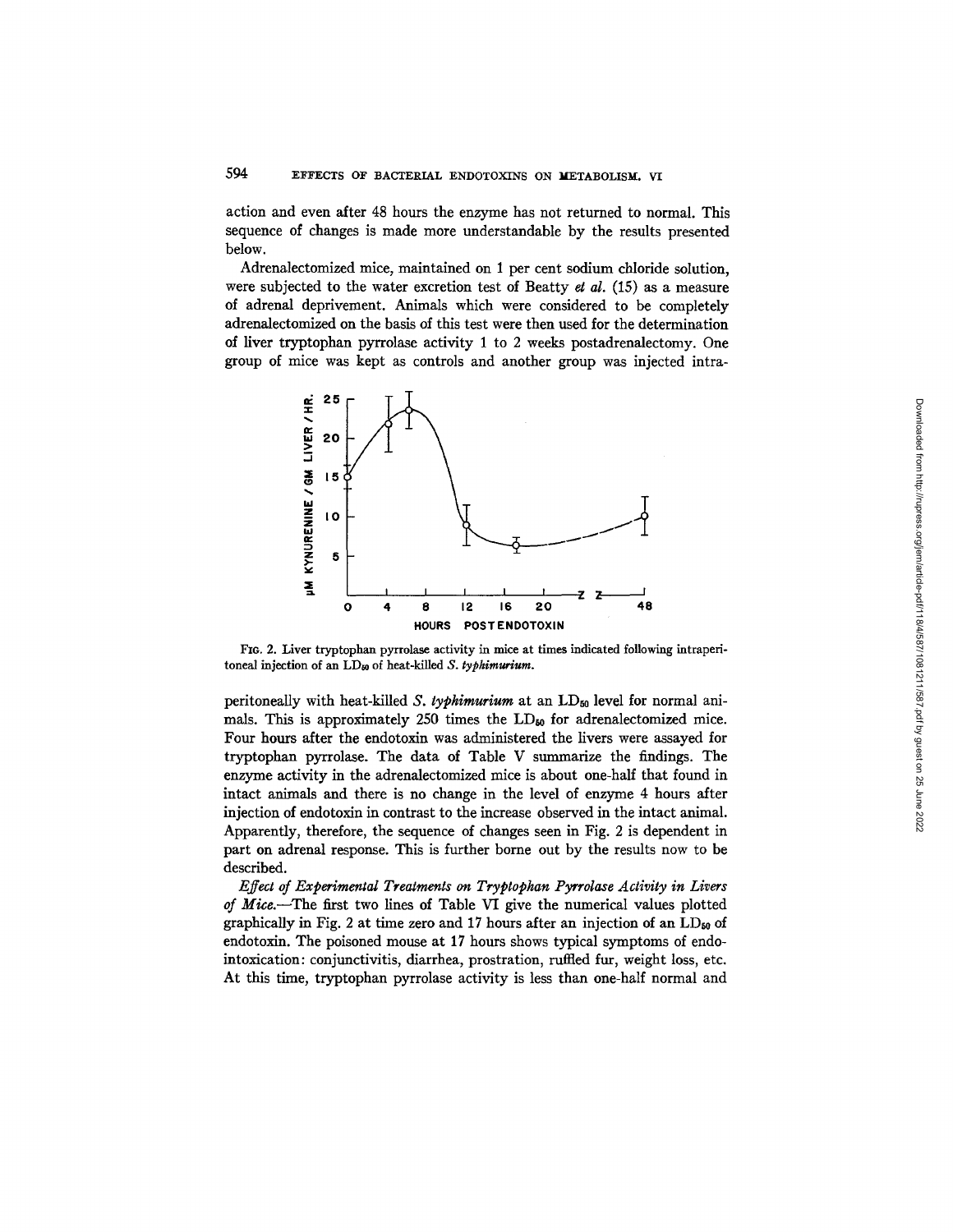is not significantly different from that of the adrenalectomized mouse (Table V). Animals injected with the same amount of endotoxin and concurrently with 5 mg of cortisone acetate are completely protected against lethality (Table I) and also have normal tryptophan pyrrolase activity (line 3, Table VI). This is not observed, however, when 20 mg of tryptophan are substituted for cortisone. The mice are not protected (Table II) and, as line 4, Table VI shows, neither is tryptophan pyrrolase activity. The fact that both cortisone and tryptophan result in similar increases in the enzyme when given singly to control animals is evident from the values at the bottom of Table VI. These were measured 4 hours postinjection. Neither substance maintains enzyme activity 17 hours after it is injected. One may presume, therefore, that the

#### TABLE V

### *Effect of Heat-Killed S. typhimurium on Tryptophan Pyrrolase Activity of Liver from Mice Adrenalectomized I to 2 Weeks Previously*

Each value is the mean  $\pm$  the standard deviation for the number of separate determinations shown in parentheses.

| Experimental treatment                                                       | Tryptophan pyrrolase<br>activity of liver (UM<br>kynurenine/gm liver/hr.) |  |
|------------------------------------------------------------------------------|---------------------------------------------------------------------------|--|
| Adrenalectomized mice                                                        | $7.2 \pm 0.8$                                                             |  |
| Adrenalectomized mice 4 hrs. after 1.5 mg of heat-killed S. typhi-<br>murium | (8)<br>$7.0 \pm 1.0$<br>(5)                                               |  |

low tryptophan pyrrolase level 17 hours after endotoxin alone or in combination with tryptophan may be associated with adrenal insufficiency. Cortisone, by contrast, permits normal enzyme levels and, by inference, normal adrenal function to be maintained in endotoxin poisoned mice.

*Effect of Delayed Injection of Cortisone on Tryptophan Pyrrolase Activity in Endotoxin Poisoned Mice.--As* shown previously (see Table IV), cortisone given 4 hours after endotoxin fails to protect mice against lethality. Results presented in Table VII show that tryptophan pyrrolase activity is neither maintained nor elevated by an injection of cortisone in mice already poisoned with endotoxin. On the basis of this evidence, the hormone is unable to induce protein synthesis under these conditions, an effect it is known to have in normal animals (7).

*Tryptophan Pyrrolase Activity in Tolerant Mice.*—Mice were made tolerant to endotoxin by a series of injections of heat-killed *S. typhimuriura.* The first 2 days they were given 0.1 LD<sub>50</sub> (0.15 mg dry weight). This was followed by 0.2 LD<sub>to</sub> on days 3 and 4, and by 0.4 LD<sub>to</sub> on days 5 and 6. When challenged on days 8 and 10 with *E. coli* lipopolysaccharide, the LD<sub>50</sub> was increased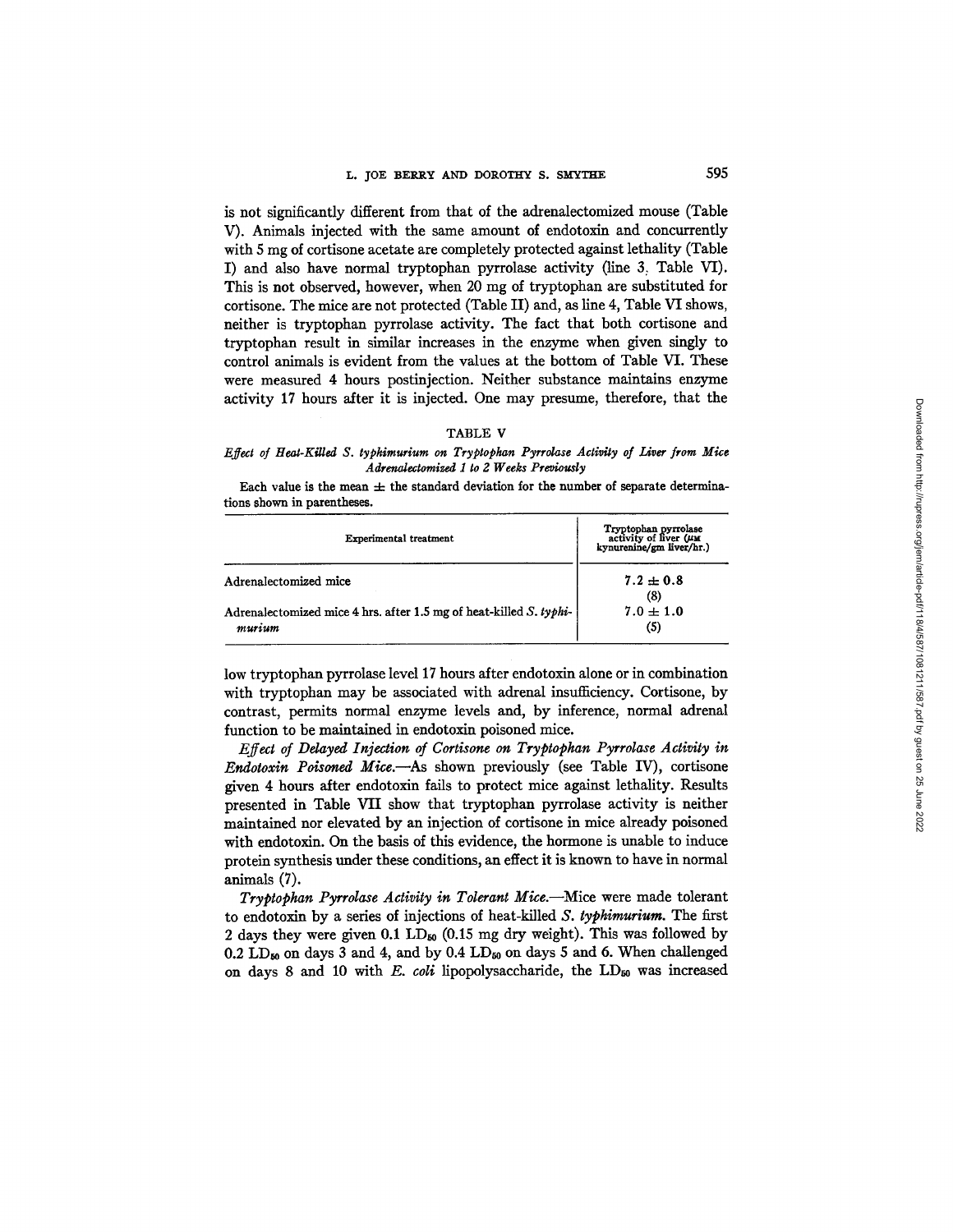## 596 EFFECTS OF BACTERIAL ENDOTOXINS ON METABOLISM. VI

five-fold. Assays for tryptophan pyrrolase were carried out on day 8 on tolerant mice fasted for 17 hours and on another group 17 hours after an  $LD_{50}$  of S. *typkimurium* for non-tolerant mice. The results are presented in Table VIII and show no significant difference between the levels of enzyme activity as a result of endotoxin treatment. The control value for tolerant mice (12.4) is significantly less than that for normal mice (14.9, line 1, Table VI) at the 1 per cent probability level as determined by rank order test (17). The enzyme had apparently failed to return completely to normal.

*Pyridine Nucleotide Levels in Liver.--A* change in tryptophan pyrrolase

#### TABLE VI

*Effect of Heat-Killed S. typhimurium, Tryptophan, and Cortisone Singly and in Combination on Tryptophan Pyrrolase Activity of Liver from Mie, e* 

Each value is the mean  $\pm$  the standard deviation for the number of separate determinations shown in parentheses.

| Experimental treatment                                | Tryptophan pyrrolase<br>activity of liver $(\mu_M$<br>kynurenine/gm liver/hr.) |
|-------------------------------------------------------|--------------------------------------------------------------------------------|
| Control, fasted 17 hrs.                               | $14.9 \pm 1.5$<br>(16)                                                         |
| 17 hrs. after an $LD_{50}$ (1.5 mg) dose of endotoxin | $6.0 \pm 1.0$<br>(17)                                                          |
| 17 hrs. after endotoxin $+$ 5 mg cortisone            | $13.3 + 1.7$<br>(6)                                                            |
| 17 hrs. after endotoxin $+20$ mg tryptophan           | $6.2 \pm 1.0$<br>(6)                                                           |
| 4 hrs. after 5 mg cortisone                           | $43.5 \pm 2.8$<br>(7)                                                          |
| 4 hrs. after 20 mg tryptophan                         | $39.7 \pm 4.1$<br>(4)                                                          |

activity may be expected to result in a change in total pyridine nucleotides. This has been found to be true as the data of Table IX show. Endotoxinpoisoned mice at 17 hours have about two-thirds the mount of nucleofides as control animals. Results similar to those shown in the table (CF-1 mice) were also obtained using Dierolf mice. This is a larger fraction than was found for the enzyme (see Table VI) but is perhaps dependent, at least in part, on the timing of the changes since a decrease in the enzyme should precede that of the coenzymes. Both cortisone and nicotinamide result in a significant increase in pyridine nucleotides but the latter is twice as effective as the former. This may be related to the fact that nicotinamide is part of the nucleotide molecule. Kaplan *et al.* (18) have reported similar findings and have also shown that nicotinic acid has little stimulatory effect on the biosynthesis of pyridine nucleotides. It may be that this effect of nicotinic acid plays an important role in potentiating endotoxin (see above).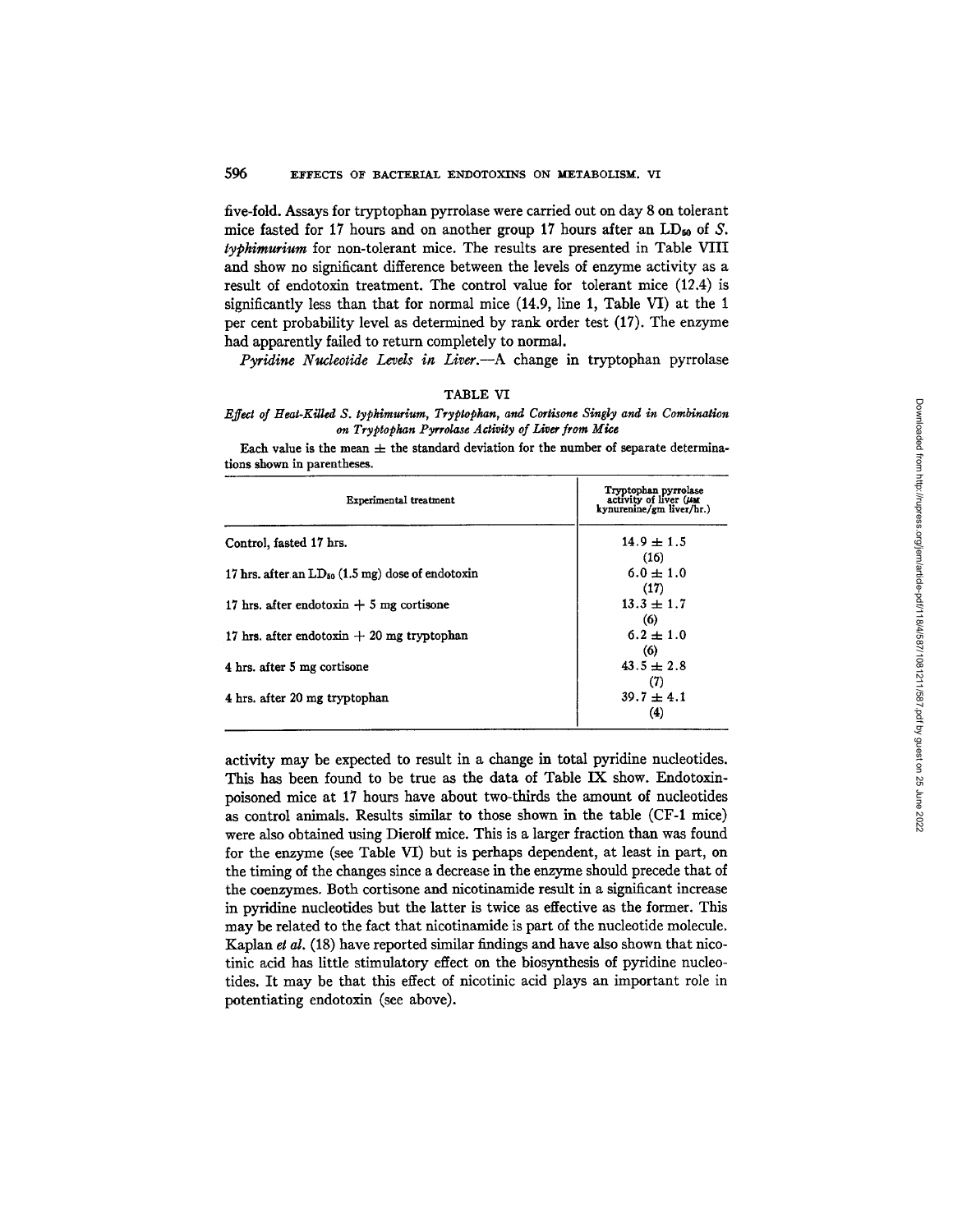Concurrent injection of cortisone or nicotinarnide with endotoxin protects mice against lethality (Table I), against a decrease in tryptophan pyrrolase activity (Table VI, cortisone only) and, as the last two lines of Table IX show, against a change in total oxidized pyridine nucleotides. The necessity of a normal level of coenzymes for survival of an endotoxin poisoned animal has not been established but is implied by these data.

*Effect of Low Temperature* (5°C) on Protection of Mice Against Endotoxin.— As the data of Table X show, mice exposed to  $5^{\circ}$ C and injected with about an LD~ of *S. marcescens* LPS fail to show 100 per cent survival when either nicotinamide, DPN, or cortisone is given at the same time. This is contrary

#### TABLE VII

#### *Effect of Ddayed Injection of Cortisone on Liver Tryptophan Pyrrolase Activity*   $in$  *Endotoxin-Poisoned Mice*

Each value is the mean  $\pm$  the standard deviation for the number of separate determinations shown in parentheses.

| Experimental treatment                                             | Tryptophan pyrrolase<br>activity of liver $(\mu_M)$<br>kynurenine/gm liver/hr.) |  |
|--------------------------------------------------------------------|---------------------------------------------------------------------------------|--|
| 17 hrs. after $LD_{50}$ endotoxin (heat-killed S, typhimurium)     | $6.3 \pm 2.0$<br>(8)                                                            |  |
| 17 hrs. after $LD_{50}$ endotoxin and 13 hrs. after 5 mg cortisone | $7.5 \pm 2.0$<br>(8)                                                            |  |
| 21 hrs. after $LD_{50}$ endotoxin and 4 hrs. after 5 mg cortisone  | $6.0 \pm 1.5$<br>(8)                                                            |  |

to what was reported in Tables I and II with data from mice maintained at 25 $^{\circ}$ C. By increasing the quantity of LPS to slightly more than an LD<sub>80</sub>, nicotinamide and cortisone were able to protect the mice but DPN was still ineffective. This finding with cortisone in which protection occurs with a large dose but not a small dose of endotoxin confirms an earlier observation reported by Previte and Berry (19, 20). These authors also observed that death from endotoxin in mice at 5°C occurs sooner and the animals fail to show the conjunctivitis, the ruffled fur, and the malaise seen in mice at 25°C. The vascular changes typically associated with endointoxication are believed not to occur in the cold-exposed mice.

*Tryptophan Pyrrolase Activity in Mice at 5°C*.—Four hours of exposure to 5°C, a time at which the body temperature of mice is one to two degrees lower than normal (20), the tryptophan pyrrolase activity of liver is significantly less than that of mice maintained at 25°C. This is seen in the first line of Table XI. By 17 hours, however, the enzyme is again normal, as is body temperature (second line, Table XI). The injection of an  $LD_{50}$  (at 25<sup>o</sup>C) of heat-killed *S. typhimurium* into mice at 5°C fails to alter after 4 hours the activity of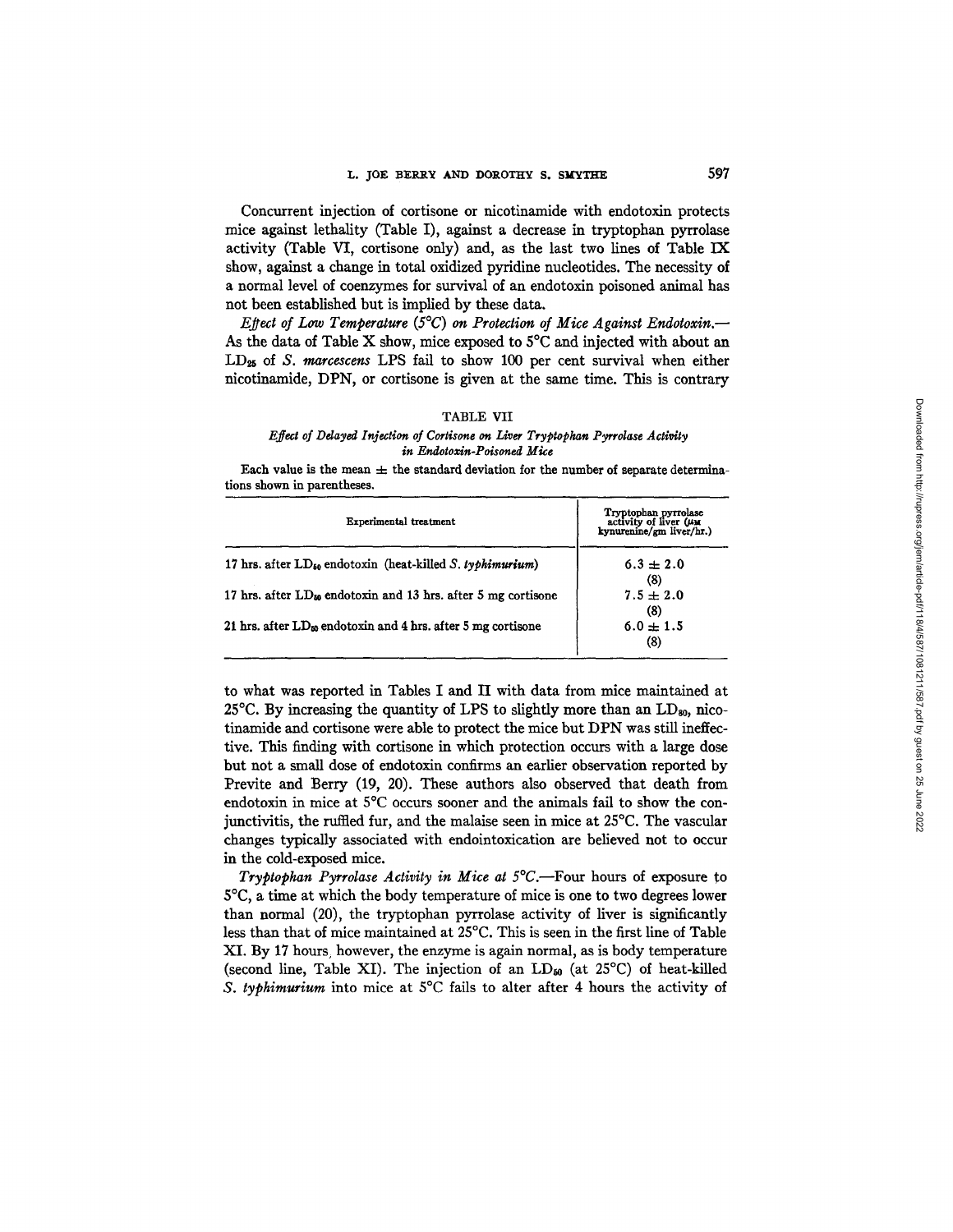# 598 EFFECTS OF BACTERIAL ENDOTOXINS ON METABOLISM. VI

tryptophan pyrrolase while the same amount of crude endotoxin in mice at 25°C raises significantly the enzyme level (line 3, Table XI). This quantity of endotoxin is about 200 times the  $LD_{50}$  for mice at  $5^{\circ}C$  and hence is not di-

### TABLE VIII

### *Effect oJ Heat-Killed S. typhimurium on Tryptopkan Pyrrolase Activity of Liver from Tolerant Mice*

| Experimental treatment                                         | Tryptophan pyrrolase<br>activity of liver (MM<br>kynurenine/gm liver/hr.) |
|----------------------------------------------------------------|---------------------------------------------------------------------------|
| Tolerant mice, 17 hrs. fasting                                 | $12.4 \pm 2.4$<br>(9)                                                     |
| Tolerant mice, 17 hrs. after 1.5 mg heat-killed S. typhimurium | $11.8 \pm 1.8$<br>(6)                                                     |

#### TABLE IX

*Effect of Heat-Killed S. typhimurium, Cortisone and Nicotinamide Singly and in Combination on Total Oxidized Pyridine Nudeotides in Liver of Mice* 

Each value is the mean  $\pm$  the standard deviation for the number of separate determinations shown in parentheses. The  $P$  values were calculated by the rank order test of White (17).

| 17 hrs. after treatment with          | Total oxidized<br>pyridine nucleotides | Significant difference<br>(probability) versus |                    |
|---------------------------------------|----------------------------------------|------------------------------------------------|--------------------|
|                                       | mg/gm liver                            | Control<br>group                               | Endotoxin<br>group |
| Control                               | $0.75 \pm 0.04$<br>(15)                |                                                | 0.001              |
| Endotoxin, 1.5 mg S. typhimurium      | $0.55 \pm 0.06$<br>(15)                | 0.001                                          |                    |
| Cortisone acetate                     | $0.84 + 0.08$<br>(10)                  | 0.001                                          | 0.001              |
| Nicotinamide, 10 mg                   | $1.95 + 0.76$<br>(9)                   | 0.001                                          | 0.001              |
| $\text{Cortisone} + \text{endotoxin}$ | $0.68 \pm 0.09$<br>(10)                | $N.S.$ *                                       | 0.01               |
| $Nicotinamide + endotoxin$            | $0.78 \pm 0.12$<br>(10)                | N.S.                                           | 0.001              |

\* N.S. = not statistically significant.

rectly comparable to the results found at room temperature. By reducing the amount of endotoxin to an LD<sub>50</sub> or less, there are increases in tryptophan pyrrolase levels in livers of mice in the cold. This can be seen in the last three lines of Table XI. Increases follow an injection of either heat-killed *S. typhiraurium* or *S. marcescens* LPS.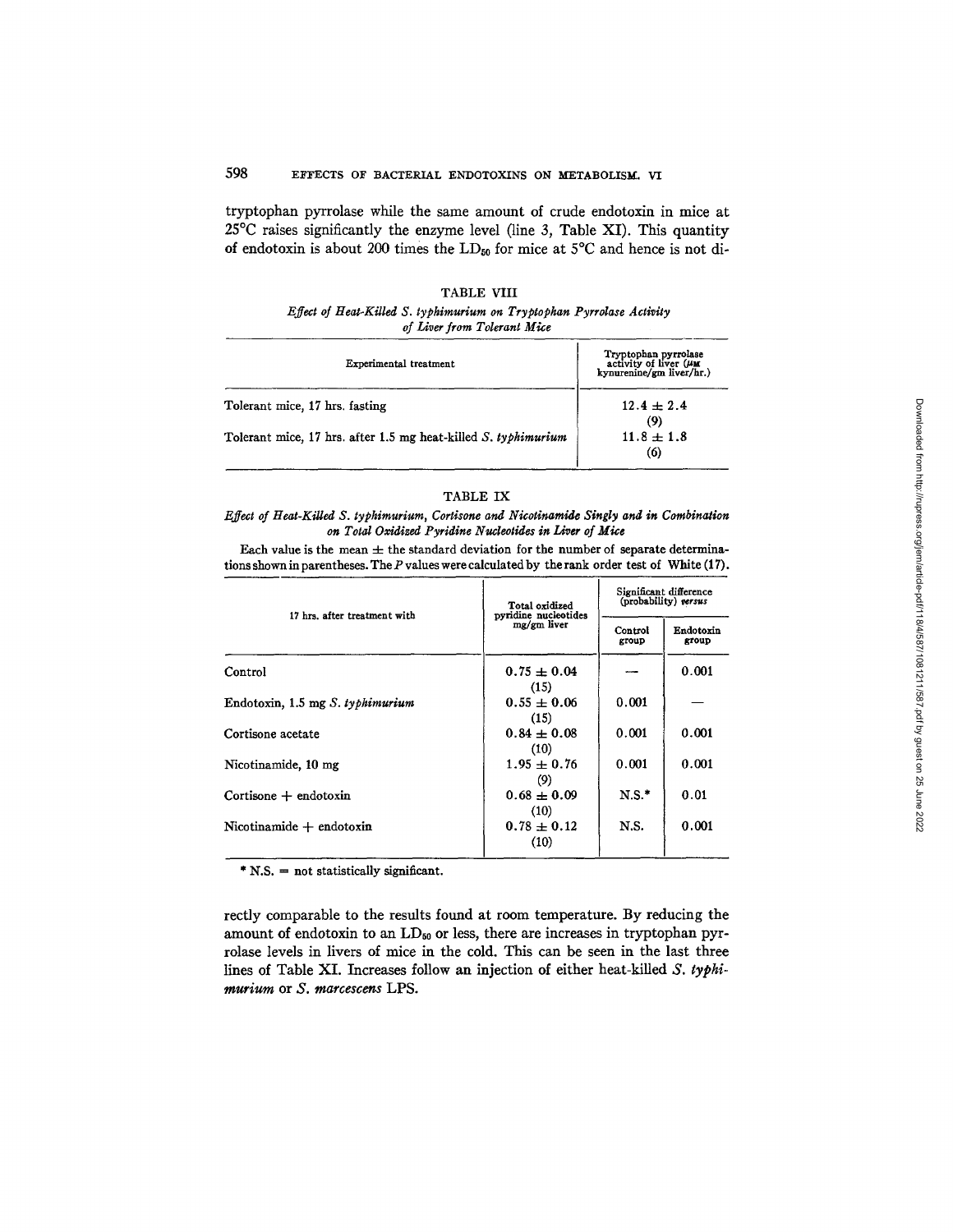# TABLE X

# *Effect of Exposure of Mice to 5°C on Ability to Protect Against the Lethal Effect of S. marcescens Lipopolysaccharide*

All injections were given intraperitoneally. The P values were caculated by the rank order test of Wileoxon (16).

| Substance injected at time of endotoxin | No. of mice surviving/No.<br>injected with quantity of<br>S. marcescens LPS |                     |
|-----------------------------------------|-----------------------------------------------------------------------------|---------------------|
|                                         | $10 \mu$ g                                                                  | $30 \mu$ g          |
| Control, saline 0.5 ml                  | 22/30                                                                       | 5/30                |
| Nicotinamide, 10 mg (82 $\mu$ M)        | 24/30<br>$N.S.$ *                                                           | 15/30<br>$P = 0.01$ |
| DPN, 10 mg $(17.1 \mu \text{m})$        | 26/30<br>N.S.                                                               | 7/30<br>N.S.        |
| Cortisone, 10 mg (18 $\mu$ M)           | 25/30<br>N.S.                                                               | 14/30<br>$P = 0.02$ |

 $*$  N.S. = not statistically significant.

# TABLE XI

*Tryptopkan Pyrrolase Activity of Liver from Mixe at 5°C Injected with Different Doses of Endotoxin* 

Each value is the mean  $\pm$  the standard deviation for the number of separate determinations shown in parentheses.

| Experimental treatment                                   | Tryptophan pyrrolase activity of liver $(\mu)$<br>kynurenine/gm liver/hr.) for mice exposed to |                        |  |
|----------------------------------------------------------|------------------------------------------------------------------------------------------------|------------------------|--|
|                                                          | 5°C                                                                                            | $25^{\circ}$ C         |  |
| After 4 hrs. exposure                                    | $9.1 \pm 1.7$<br>(8)                                                                           | $14.9 \pm 1.5$<br>(16) |  |
| After 17 hrs. exposure                                   | $13.8 + 3.2$<br>(9)                                                                            | $14.9 \pm 1.5$<br>(16) |  |
| 4 hrs. after 1.5 mg heat-killed $S.$ typhimurium         | $11.3 \pm 3.2$<br>(14)                                                                         | $21.3 \pm 3.7$<br>(8)  |  |
| 4 hrs. after 60 $\mu$ g heat-killed S. typhimurium       | $12.6 \pm 2.6$<br>(8)                                                                          |                        |  |
| 4 hrs. after 6 $\mu$ g heat-killed <i>S. typhimurium</i> | $17.2 \pm 2.6$<br>(8)                                                                          |                        |  |
| 4 hrs. after 50 $\mu$ g <i>S</i> . marcescens LPS        | $14.7 \pm 3.5$<br>(8)                                                                          |                        |  |

# DISCUSSION

The changes found to occur in liver tryptophan pyrrolase activity in mice given toxic amounts of endotoxin suggest that this enzyme and the metabolic pathway in which it participates are involved in endointoxication. When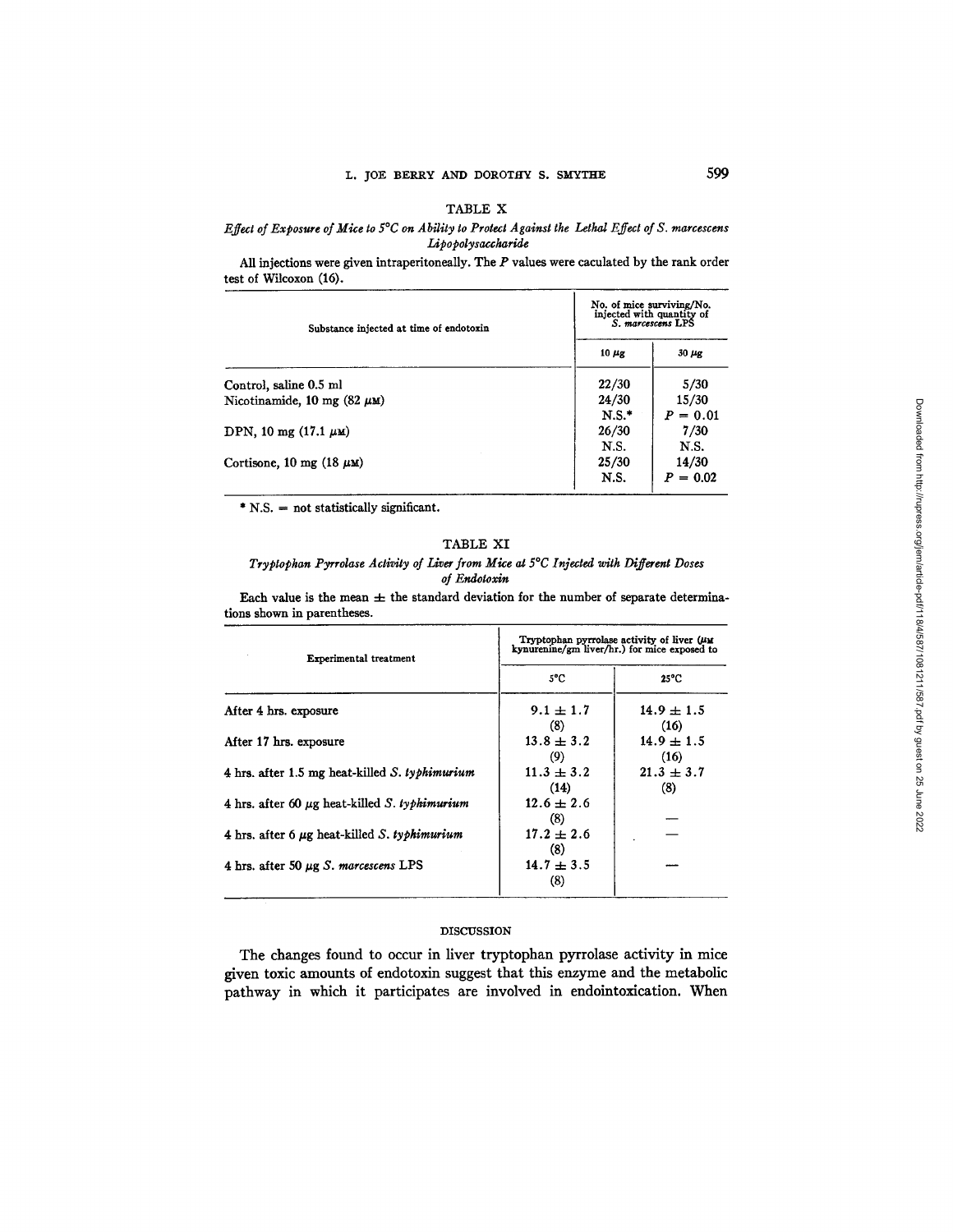mice are protected against the lethal effects of endotoxin by cortisone, tryptophan pyrrolase activity remains normal. Tryptophan, on the other hand, augments the level of the enzyme in tmpoisoned animals but fails to protect against lethality and to maintain the normal activity of the enzyme in the presence of endotoxin. Moreover, the ability of nicotinamide and DPN to protect against endotoxin is additional evidence for a significant role of tryptophan pyrrolase in the survival of these animals. The extent to which enzymic changes reflect adrenocortical function remains to be established but there seems to be little question that they are related. The rise in tryptophan pyrrolase activity about 4 hours after an injection of endotoxin (Fig. 2) fails to occur in the adrenalectomized mouse. In addition, the minimum level of enzyme activity seen about 17 hours after the endotoxin is the same as that observed in the adrenaiectomized animal. It is not unreasonable to postulate that the high susceptibility of the adrenal-deprived animal to endotoxin is related to this metabolic deficiency.

The cold-exposed animal presents an interesting exception to the behavior of mice maintained at room temperature. They are not protected against endotoxin by DPN. In addition, the animals die from an  $LD_{50}$  dose sooner than mice at 25°C. It is known that the poisoned animals become severely hypothermic within a few hours (20) and their death may be a direct result of this change. A number of factors may contribute to this loss of body temperature. Of significance also is the suppression of gastric emptying (and hence cessation of food and water intake) which is demonstrable 5 minutes after as little as one-thousandth of an  $LD_{50}$  of endotoxin (21). Since mice in the cold eat nearly five times as much food as normal animals, it is apparent that inanition becomes an important consideration in survival.

The potentiating effect of a delayed injection of tryptophan (Table III) merits comment. Tryptophan is known to be degraded not only  $via$  its pyrrolase but it is also converted into 5-hydroxytryptamine (serotonin). Since this substance may sensitize an animal to endotoxin (22), transformation of a greater proportion of tryptophan to serotonin in poisoned mice than in controls might account for the observed effect. Experimental verification is possible and experiments are now underway.

Recent publications by Martini (23), Weissman and Thomas (24), and Janoff *et al.* (25) have strongly implicated lysosomes as a primary target of endotoxin action. Increased release of hydrolases from the so-called large granule fraction of liver was demonstrated only 5 minutes after an intraperitoneai injection of bacterial lipopolysaccharide. Endotoxin-tolerant animals, cortisone-pretreated animals, and rats made tolerant in traumatic shock all possess lysosomes from which less cathepsin and  $\mu$ -glucuronidase are released following incubation or ultraviolet irradiation than in preparations derived from control animals. Apparently the development of stability of lysosomes is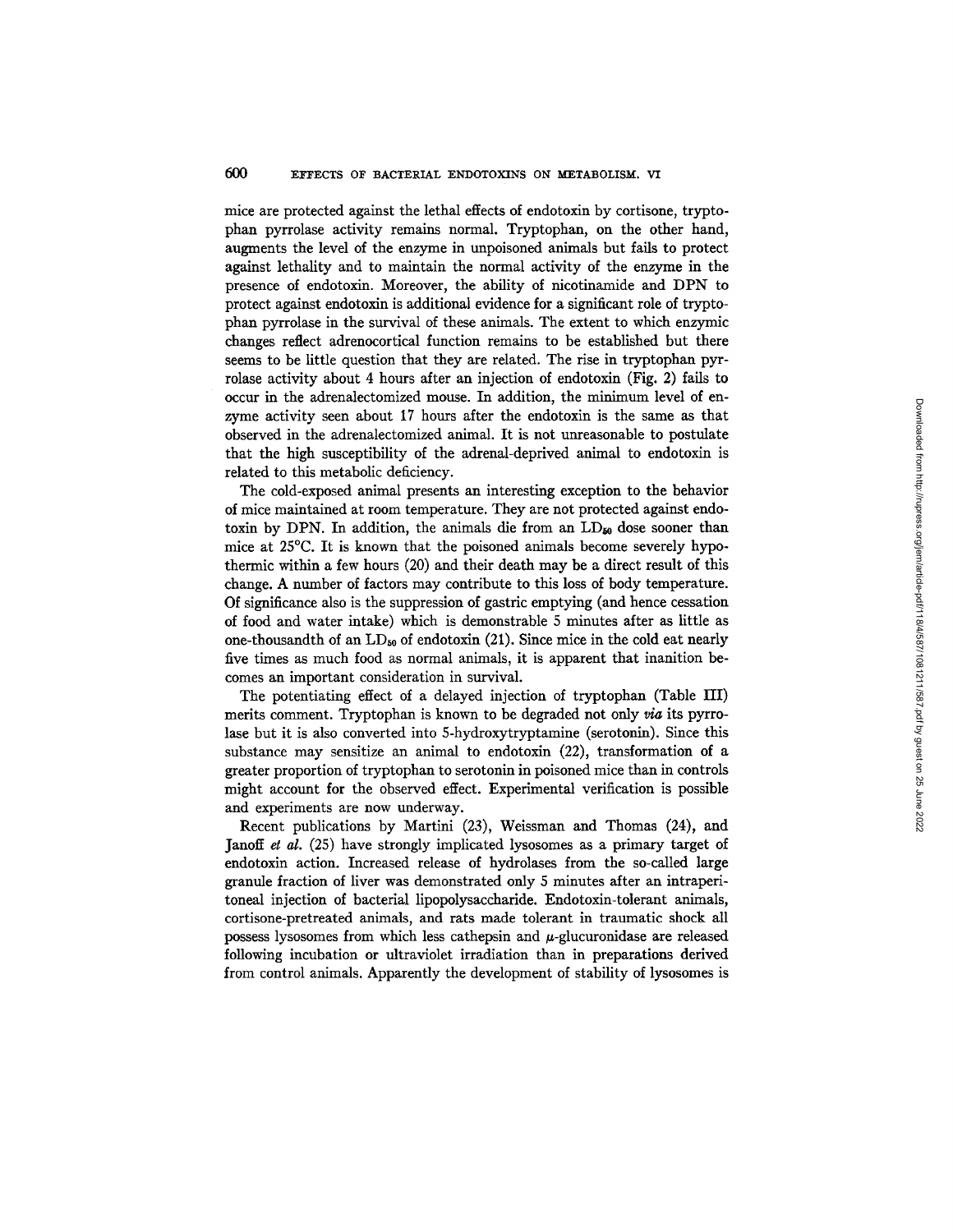related to adrenocortical integrity. Whether or not these observations are in any way related to our findings remains to be determined.

#### **SUMMARY**

Cortisone is known to protect mice against the lethal effects of endotoxin. It also elevates liver tryptophan pyrrolase (TP) activity, an enzyme that converts tryptophan into an intermediate which, in turn, is transformed in a series of reactions into nicotinamide, a component of the pyridine nucleotides. In the present report, results of experiments attempting to link the prophylactic action of cortisone in endointoxication to metabolism of tryptophan are described. It was shown first that both nicotinamide and diphosphopyridine nucleotide (DPN), compounds along the pathway initiated by TP, are each as effective as cortisone in protecting mice against lethality of different amounts of endotoxin. L-Tryptophan, which alone results in an increase in liver TP, fails to protect against endotoxin when it is given either 4 hours before or concurrently with the toxin while it potentiates the toxin when administered 4 hours later. Cortisone, nicotinamide, and DPN all fail to protect mice against lethality when given 4 hours after endotoxin but they do not potentiate it as does tryptophan.

Additional evidence linking tryptophan metabolism to endotoxin poisoning was derived from assays for TP. Activity of the enzyme in livers of mice 17 hours after injecting an LD<sub>50</sub> of endotoxin is less than one-half the control value. It remains below normal for 48 hours. In adrenalectomized mice, TP activity is about the same as in mice 17 hours after endotoxin. Animals protected against lethality of endotoxin by cortisone have normal levels of TP but if the cortisone is given 4 hours after the toxin, TP activity is the same as in mice given endotoxin alone. Tryptophan is unable to maintain a normal level of TP when it is given concurrently with endotoxin. TP activity is not depressed when mice made tolerant to endotoxin are given an injection of endotoxin at the  $LD_{50}$  level for normal animals. Normal activity of the enzyme was always observed in livers of mice protected against endotoxin but not in those where protection failed.

The total amount of oxidized pyridine nucleotides  $(PN<sup>+</sup>)$  in livers of mice 17 hours after an  $LD_{60}$  of endotoxin is about two-thirds the normal level. Animals injected with either cortisone or nicotinamide at the same time as endotoxin maintain the PN<sup>+</sup> level in liver.

Mice exposed to 5°C during the postinjection period can be protected with cortisone or nicotinamide against lethality of endotoxin but not with DPN. Changes in TP activity do not parallel those found in mice kept at  $25^{\circ}$ C. The toxic manifestations of endotoxin appear to be different, therefore, in animals stressed by cold.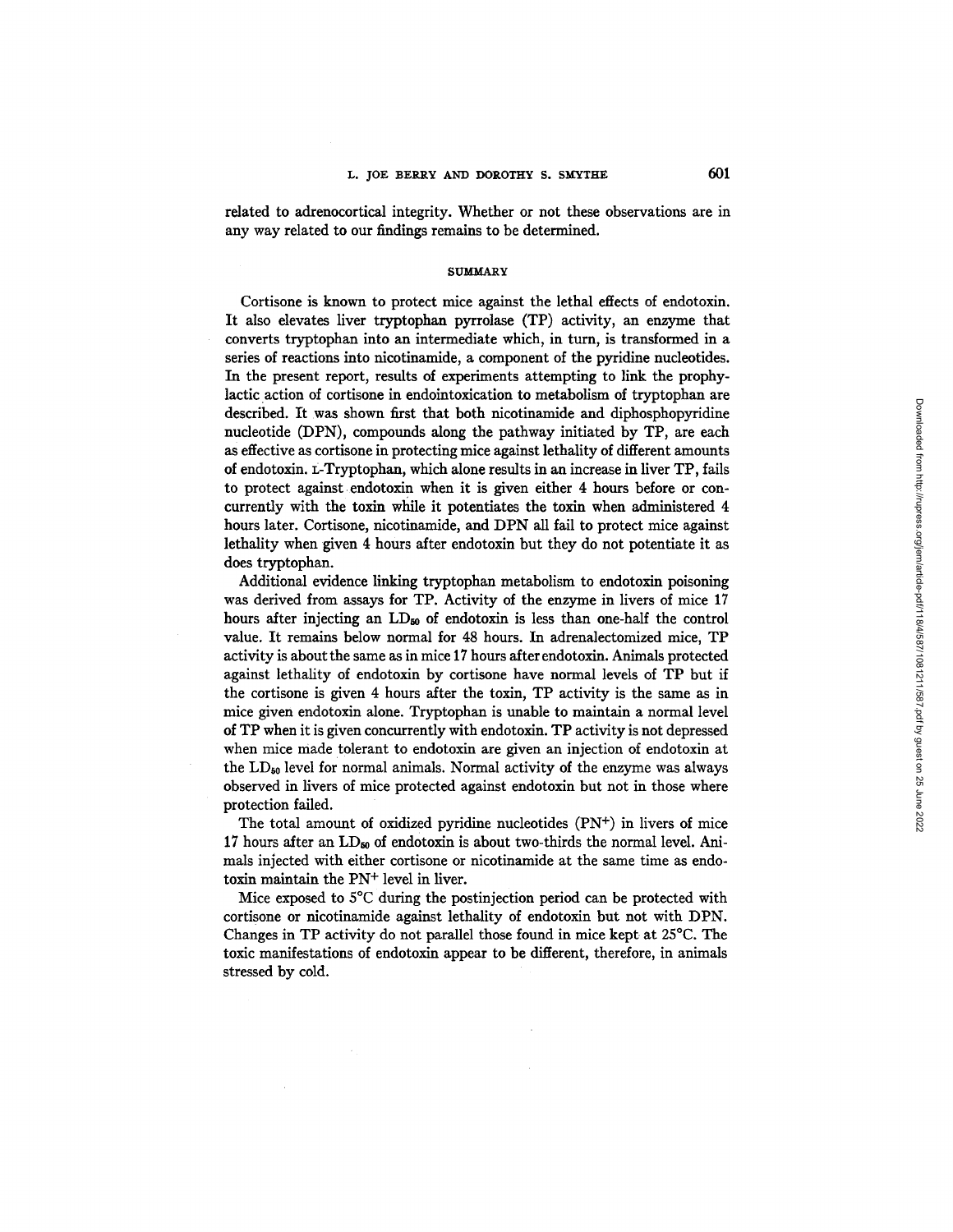The assistance of Miss Louise Sherman Colwell and Mrs. Alice A. Jensen is gratefully acknowledged.

#### BIBLIOGRAPHY

- 1. Duffy, B. J., and Morgan, H. R., ACTH and cortisone aggravation or suppression of the febrile response of rabbits to bacterial endotoxin, *Proc. Soc. Exp. Biol. and Med.,* 1951, 78, 687.
- 2. Geller, P., Merrill, E. R., and Jawetz, E., Effects of cortisone and antibiotics on lethal action of endotoxins in mice, *Pro¢. Soc. Exp. Biol. and Med.,* 1954, 86, 716.
- 3. Thomas, L., and Smith, R. T., Effect of cortisone on response to endotoxin in mature rabbits, *Proc. Soc. Exp. Biol. and Med.,* 1954, 86, 810.
- 4. Levitin, H., Kendrick, M. L., and Kass, E. H., Effect of route of administration on protective action of corticosterone and cortisol against endotoxin, *Proc. Soc. Exp, Biol. and Med.,* 1956, 93, 306.
- 5. Brooke, M. S., Hechter, O., and Kass, E. H., Anti-endotoxic activity of corticosteroids, *Endocrinology,* 1961, 69, 867.
- 6. Knox, W. E., and Auerbach, V. H., The hormonal control of tryptophan peroxidase in the rat, *J. Biol. Chem.,* 1955, 214, 307.
- 7. Feigdson, P., Feigelson, M., and Greengard, O., Comparison of the mechanisms of hormonal and substrate induction of rat liver tryptophan pyrrolase, *Recent Progr. Hormone Research,* 1962, 18, 491.
- 8. Berry, L. J., and Smythe, D. S., Effects of bacterial endotoxins on metabolism. II. Protein-carbohydrate balance following cortisone. Inhibition of intestinal absorption and adrenal response to ACTH, *J. Exp. Med.*, 1959, 110, 407.
- 9. Berry, L. J., and Smythe, D. S., Effects of bacterial endotoxins on metabolism. III. Nitrogen excretion after ACTH as an assay for endotoxin, *Y. Exp. Med.,*  1961, 113, 83.
- 10. Kaplan, N. O., Colowick, S. P., and Barnes, C. C., Effect of alkali on diphosphopyridine nucleotide, *J. Biol. Chem.*, 1951, 191, 461.
- 11. Lowry, O. H., Roberts, N. R., and Kapphahn, J. I., The fluorometric measurement of pyridine nudeotides, *J. Biol. Chem.,* 1957, 224, 1047.
- 12. Berry, L. J., Smythe, D. S., and Young, L. G., Effects of bacterial endotoxin on metabolism. I. Carbohydrate depletion and the protective role of cortisone. J. *Exp. Med., 1959, 110, 389.*
- 13. Kun, E., and Miller, C. P., Effect of bacterial endotoxins on carbohydrate metabolism of rabbits, *Proc. Soc. Exp. Biol. and Meal.,* 1948, 67, 221.
- 14. Kun, E., Effect of bacterial endotoxin on glycogen synthesis, *Proc. Soc. Exp. Biol. and Med.,* 1948, 68, 496.
- 15. Beatty, C. H., Bocek, R. M., and Peterson, R. D., Water tolerance test for functioning adrenal tissue in the rat, *Am. J. Physiol.,* 1954, 117, 287.
- 16. Wilcoxon, F., Some Rapid Approximate Statistical Procedures, New York, American Cyanamide Co., 1949.
- 17. White, C., The use of ranks in a test for significance for comparing two treatments, *Biometrics,* 1952, 8, 33.
- 18. Kaplan, N. O., Goldin, A., Humphreys, S. R., Ciotti, M. M., and Stolzenbach, F. E., Pyridine nucleotide synthesis in the mouse. *J. Biol. Chem.,* 1956, 219,287.